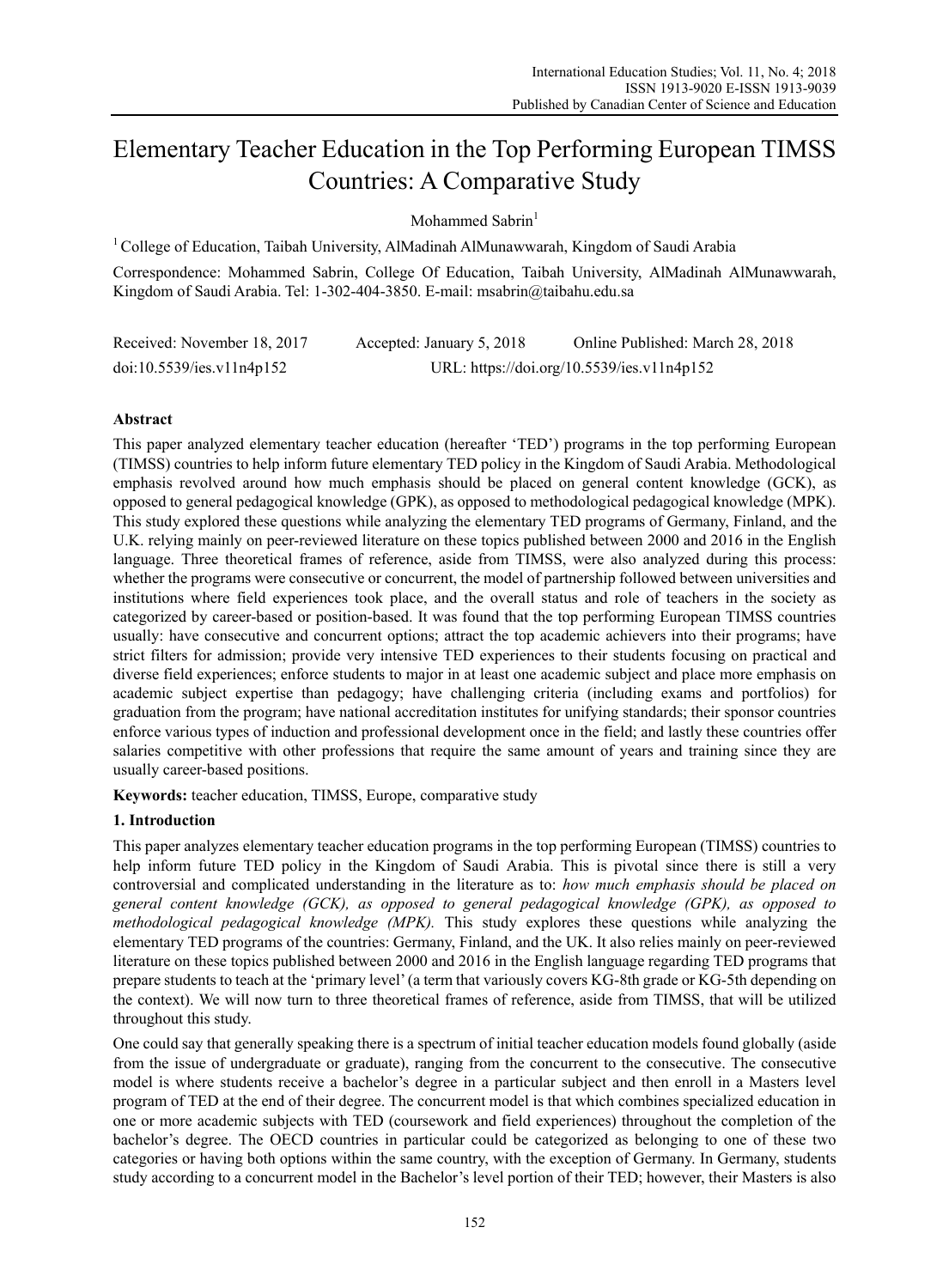not just in pedagogical studies, but is also concurrent. The difference between the bachelor's and the Master's phase is that in the Masters phase, the focus is more on practical field experiences as full-time teachers—usually in public institutions, but sometimes at special institutions built for this purpose. Hence, Germany has a combination of the two categories; or if one decided to label this a unique application of the consecutive model, then Germany would be one of the few countries to *only* offer consecutive model TED programs (Ingvarson et al., 2013, p. 24, p. 50). 11 of 35 and 17 of 22 OECD countries with available data require a M.S. degree for primary level and secondary level teaching respectively (OECD, 2014, p. 502). These categories will be important indicators for describing the general framework of TED programs in this study,

The second theoretical reference point for this study will be the model of partnership followed between universities and the institutions where their field experiences take place (usually PDSs—professional development schools).

Some scholars (Buitink & Wouda 2001 in Maandag, Deinum, Hofman, & Buitink, 2007) have tried to synthesize the different types of collaboration between schools and universities into five models: school as workplace (work placement model); school with a central supervisor (coordinator model); trainer in the school as a trainer of professional teachers (partner model); trainer in the school as the leader of a training team in the school (network model); and training by the school (training school model). The main difference along this spectrum is that power and responsibility of the university gradually secedes to the school going from the first to the fifth model. This paradigm will be applied to TED field experiences in this study when enough data is available to classify.

The third theoretical reference point for this study will be the overall status and role of teachers in the society as categorized by career-based or position-based. Essentially, the former is more centralized with the teacher as a civil servant, compared to the latter being decentralized to local authorities. Career-based countries are the likes of South Korea, France, and Japan—where all decisions regarding recruitment, pay, area of placement, and the like, are through the ministry of education; salaries through such systems tend to be much higher over time based on experience compared to position-based systems. Position-based countries are those like the UK and U.S., where matters are decided at local, district, city, or statewide levels; salaries tend to flatten out much faster in such systems, but teachers are more free to work where they please and more autonomous in when and if they work, etc. Career-based systems put the burden of finance, but luxury of control with the government (particularly helpful when trying to avoid teacher shortages in fields unpopular with top achieving students like math and science). Teachers in such systems have the luxury of life long positions, but reduced freedom. Developing countries under pressure to spread educational access as fast as possible, with meager resources, tend to usually use a hybrid system hoping to fill as many positions as possible (Ingvarson, 2013, p. 112).

At the sake of oversimplification, we could say that career-based positions are more prominent in more politically and culturally centralized countries; whereas position-based positions are in more politically and culturally individualistic (decentralized) or 'market-based' countries. Given the geo-political influence of the U.K. on the world stage, this study will start with a discussion of their TED programs.

#### **2. UK**

#### *2.1 Context*

The UK has a very decentralized educational system when compared globally. The four countries that comprise the UK—England, Wales, Scotland, and North Ireland—each have their own legal and educational systems. Expectedly, teacher certification is not reciprocally accepted between the four countries of the UK. While the three Gaelic countries provide TED through a specific limited number of universities, England has a wide array of options; however, England and Wales do have one comprehensive school system (Macbeath, 2012, p. 66, p. 68).

In the 2011 TIMSS results, North Ireland ranked  $6<sup>th</sup>$ , and England and Wales ranked  $9<sup>th</sup>$  for  $4<sup>th</sup>$  grade Math; England and Wales achieved 10<sup>th</sup> place for  $8<sup>th</sup>$  grade math; in 4<sup>th</sup> grade science none of the UK countries ranked in the top 10, and England and Wales ranked 9<sup>th</sup> in 8<sup>th</sup> grade science (TIMSS, 2016). Other than what has been mentioned, none of the other UK countries ranked in the top 10 of the TIMSS rankings.

Given the fact that England is undoubtedly the geopolitical center of the UK, this discussion will focus on the TED systems of England. The defining feature of the changes that have occurred in England over the last 30 years is the increased centralization of policy and standards, while providing autonomy to the various providers of TED in the country to reach these results as they please. Up until about 30 years ago, there was no national curriculum in England and teachers enjoyed a great amount of autonomy in how they taught compared to the rest of mainland Europe. However, in 1988 a national curriculum was established and implemented, after the establishment of a national curriculum for TED in 1984 by the Council for Accreditation of Teacher Education (CATE). CATE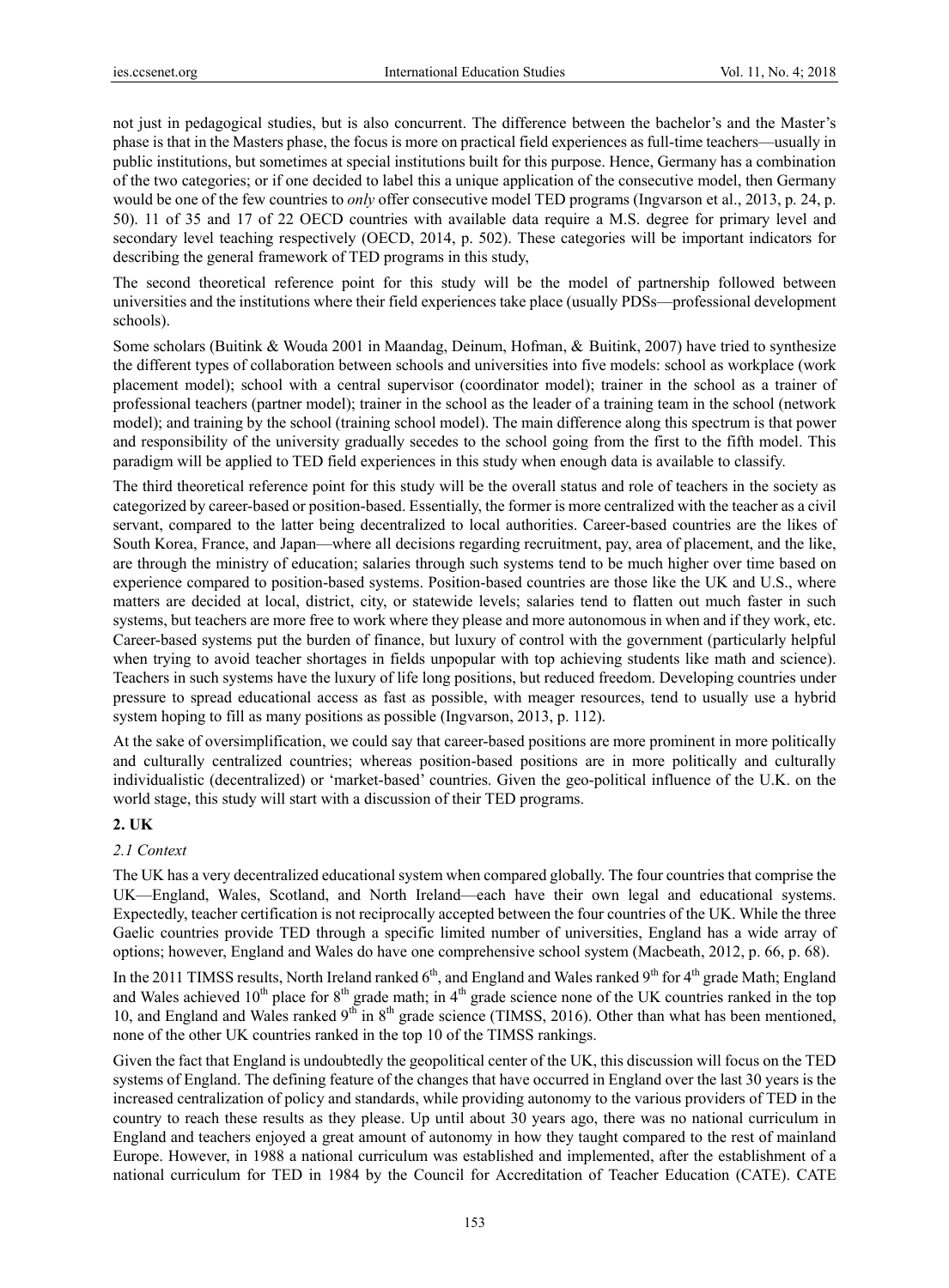significantly reduced the amount of 'educational' subjects (i.e.: pedagogy, psychology, etc.). CATE was abolished in 1994 and replaced by the TTA (Teacher Training Agency), which focused TED as more centered on the academic disciplines in question (than education) and apprentice-based, as can be gleamed from their title. Since these changes, English TED has focused on centralized outcomes in TED policy instead of controlling the ways providers reach those outcomes (Ostinelli, 2009, p. 298). We will now turn to England--which allows the consecutive and concurrent models for primary TED and could be deemed a position-based country in regards to the teaching profession.

In England, there is a strong emphasis on content knowledge, more intensive field experiences, and the existence of induction programs. We will provide a summary of the main pathways to QTS (qualified teaching status) in England.

## *2.2 English TED*

The first option is the Bachelor of Education (BEd). It usually lasts between three and four years, and four and six years, depending if one is full-time or part-time. It is primarily intended for teaching in primary schools, but also acceptable for secondary education. A Bachelor's of Arts (BA) or a Bachelor's of Sciences (BSc) with QTS is also a path to becoming a teacher. At the 'postgraduate' level there is the Postgraduate Certificate in Education (PGCE), which is geared mostly towards those desiring to teach at the secondary level and requires about one year full-time. There is also the SCITT (School-centered initial teacher training), which is offered by an array of schools and colleges, and allows students to complete their 'postgraduate' education in schools with experienced teachers. It also leads to QTS and sometimes PGCE, taking one year full-time to complete. Also at the 'postgraduate' level is a program entitled Teach First, which is managed by independent organizations and allows students with 'excellent' degrees to work for two years in high-level schools throughout England to obtain the QTS. Although these are the three main recourses to acquiring the QTS, there are numerous other programs that essentially allow professionals in the working world at any time to teach at English schools as non-qualified teachers for three months to two years to eventually acquire QTS, not to mention the special programs customized for non-EU teachers. Needless to say EU teachers can use the same QTS procedures as British ones when they enter the country (Ostinelli, 2009).

While no research was found comparing the results of the 'mainstream' pathways to QTS in England and the alternative ones designed more for professionals, it is instructive to note the American experience with such private institutions that have tended to launch an aggressive neo-liberalist attack on the entire profession of teacher education in the U.S. In sum, U.S. teachers certified through 'traditional' pre-service programs consistently produce stronger student achievement gains than uncertified teachers that come from 'alternative' programs like Teach for America. The latter also leave the profession three times as much as the former (Darling-Hammond, 2005; Darling-Hammond, 2012, p. 136). Unfortunately however, it seems that the extreme shortage of teachers in the U.S. and the UK is probably one of the main reasons that such teachers are recruited to fill the dearth.

Nonetheless, what there has been scholarly attention to is the type of partnerships English TED programs offer between universities and schools, the "management and quality assurance of initial teacher training partnerships", to the extent that TED is becoming almost school-based in England (CJEAP, 2004, p. 3). The increased emphasis on the role of field experiences in TED has been international in the last two decades (Note 1) (Wang, 2001 and Cope and Stephen, 2001 as cited in CJEAP, 2004). By law, 1/2 to 2/3 of English TED (18-32 weeks) is 'in the field' despite what type of the various TED options described above students choose, and students must acquire some practical experience in at least two schools (Maandag et al., 2007, p. 157).

As for England, then although they offer a wide variety of pathways into teaching, they tend towards the coordinator and partner models of school-university collaboration (Maandag, 2007). We will provide a breakdown of one collaboration model in England at the University of Nottingham which has been said to be "among the best in the UK" by external examiners (CJEAP, 2004, p. 16).

### *2.3 An English Case Study*

The University of Nottingham PGCE utilizes a partnership committee made up of both school-based and university-based staff to organize roles and responsibilities for their field experiences. There are 132 partner schools and roughly 700 trained mentors across the six teaching subjects covered by the collaboration. There is also a trained coordinator with responsibility for administering all details of the PGCE arrangements. The coordinator is usually a senior member of the school staff and handles quality insurance of the entire program. Since the PGCE is a graduate level program, it pushes student teachers more rigorously in the aspects of professionalism and reflective practice through inquiry-based projects. University tutors are responsible for monitoring students' progress and conducting a minimum of four observation visits of each student throughout the year, leaving the vast majority of the apprenticeship process in the hands of the school mentors (CJEAP, 2004, pp.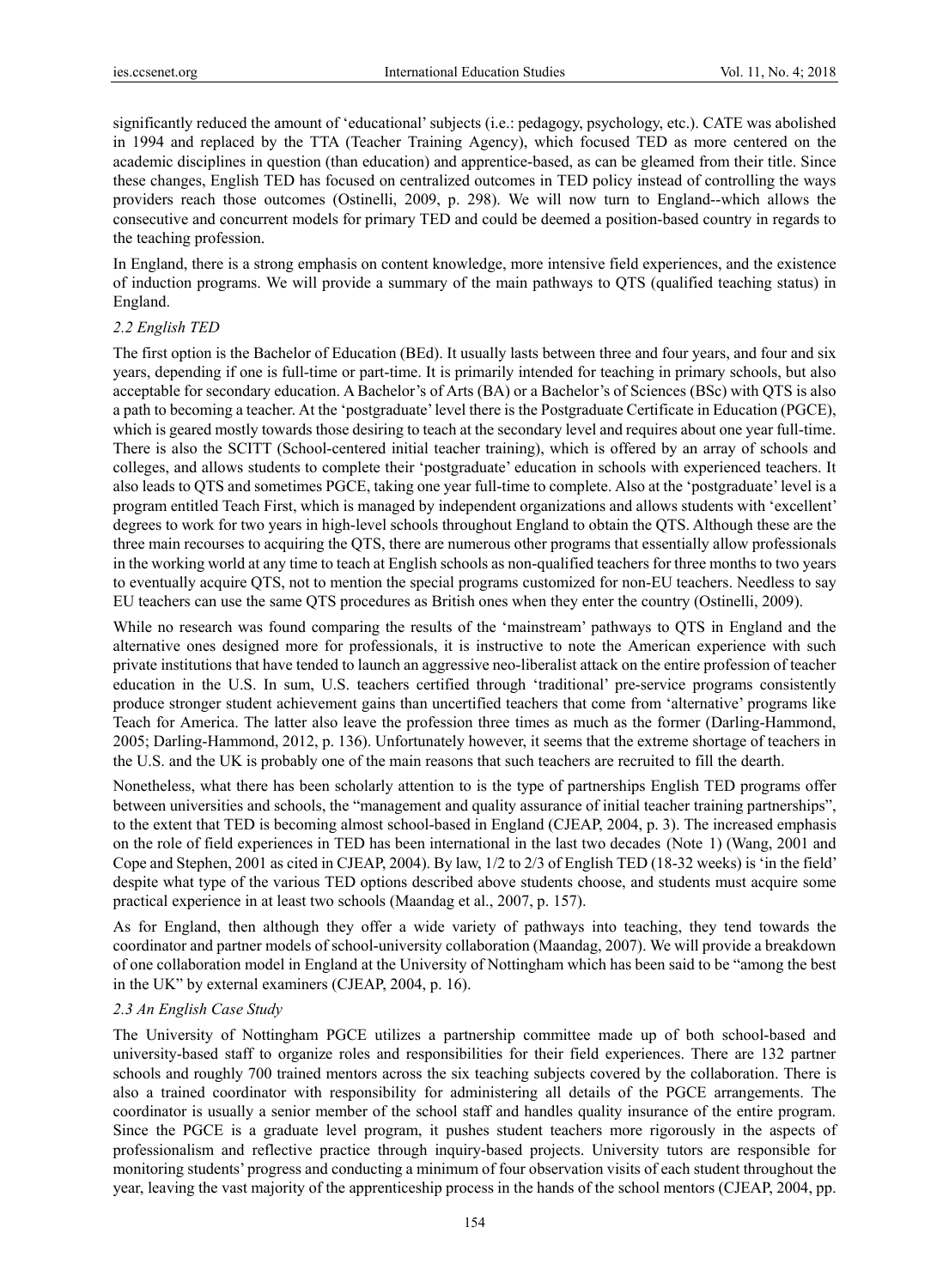### 3-5).

The responsibilities of the mentors fall into four broad areas: planning an appropriate program; managing a student teacher's experience in school; facilitating professional learning; and assessing the student teacher's performance throughout the program (CJEAP, 2004, p. 5). Feedback and evaluation are continuous throughout the year from mentors, students, and even external agencies, using questionnaires, focus group evaluations, inspections, and surveys. Student teachers are also entitled to regular scheduled meetings with their mentors. The only negative aspect is that it seems there is high turnover among mentors, which could be a pattern among teachers in general in the UK, since less than twenty percent had mentored for five years or more during the study that was undertaken in the 2002/2003 school year. In sum, the prime strength of the University of Nottingham's field experience model was their emphasis on strong rapport between mentor and student teacher as part of a fruitful apprenticeship relationship (CJEAP, 2004).

## *2.4 The Proverbial 'Take-Away'*

Hence, as will be seen in comparison to the other countries in this study the UK probably focuses the most on the importance of the quality of the apprenticeship relationship between student teacher and mentor. One last criticism that has been posited of UK TED is that it is too strict in how it demands conformity to standards compared to what has been labeled the "Nordic vision" of creating reflective teachers in Finland, Sweden, Italy, and Germany (Ostinelli, 2009, p. 304). However, it seems that although not enough research has been found to discuss how reflective British teachers are, there does seem to be a tremendous amount of flexibility within the British system for how teachers reach the standardized policies in place. The next country to be discussed will be one whose TED programs' probably main criticism in the current literature (Ostinelli, 2009, p. 304) is lack of the type of synchronized collaboration that has been reported about the British experience—Finland.

### **3. Finland**

### *3.1 Context*

In the most recent TIMSS rankings Finland ranked eight for 4<sup>th</sup> and 8th grade Math. As for Science, Finnish students achieved third and fifth place for  $4<sup>th</sup>$  and  $8<sup>th</sup>$  grade respectively (TIMSS, 2016). Finland's TED system is probably the most admired globally due to the sheer transformation it has caused in the academic ability of the country's students over the past 30 years; hence, it deserves the most of our attention. It can be categorized as following both the concurrent and consecutive models depending on which kind of teacher is in question.

Teacher education in Finland has its roots back to the 1860s where TED took place in teacher colleges; however, it was transferred to universities by 1971. These early programs were predicated on the idea that class teachers would major either in the science of education or a subject matter; both culminated in a master's degree (which included research methodology classes and even a master's thesis). Hence, even from this era the idea of the teacher as researcher was the predominant one in Finnish TED. The approach was that since teachers were in the best position to research the issues needed for improving the quality of education at their schools, they should be the ones to research—through qualitative and quantitative research ranging from narrative to action research. Participating in their own professional development by researching the teaching and learning of themselves and colleagues clearly had profound results. These results were among the reasons that policymakers also allowed TED to decentralize more and more throughout the 80s and 90s as educators were trusted to play the key role in constant re-evaluation and reconstruction of their schools and universities (Uusiautti & Maatta, 2013). In this sense, policymakers focused more on results, rather than the way educators reached those results, similar to the UK. We will now turn to the current status of Finnish TED.

At the level of policy, Finland probably is the only TED program in the world to have a TED policy that is entirely constructed by faculty (in this case) from all Finnish universities that offer TED. It is only since 2006 that Finland has had national 'recommendations' (literally since it's not a legally binding document) for how TED should run in the country; and in fact even this policy is so flexible that it is called a "light framework" in policy documents (Afdal, 2012, pgs. 175-176). This is of course a stark contrast to the U.S. model for example. This policy was constructed through a three year project called the "National-Level Coordination of Degree Program Development in Teacher Education in the Sciences of Education" (the VOKKE project), and initiated and funded by the Ministry of Education. The head of the steering group (which even included student organizations) for this initiative was the Vice Rector of the University of Helsinki, whose university we will look at when discussing an example from the Finnish TED system. Even after all this, each university is still free to create its curriculum at its discretion since there are also no national standards (Niemi, 2011, p. 45) or national examinations except the Matriculation Examination. These national recommendations were published in 2006 entitled "Research-based teacher education in Finland—Reflections by Finnish Educators", which was edited by Ritva Jakku-Sihvonen and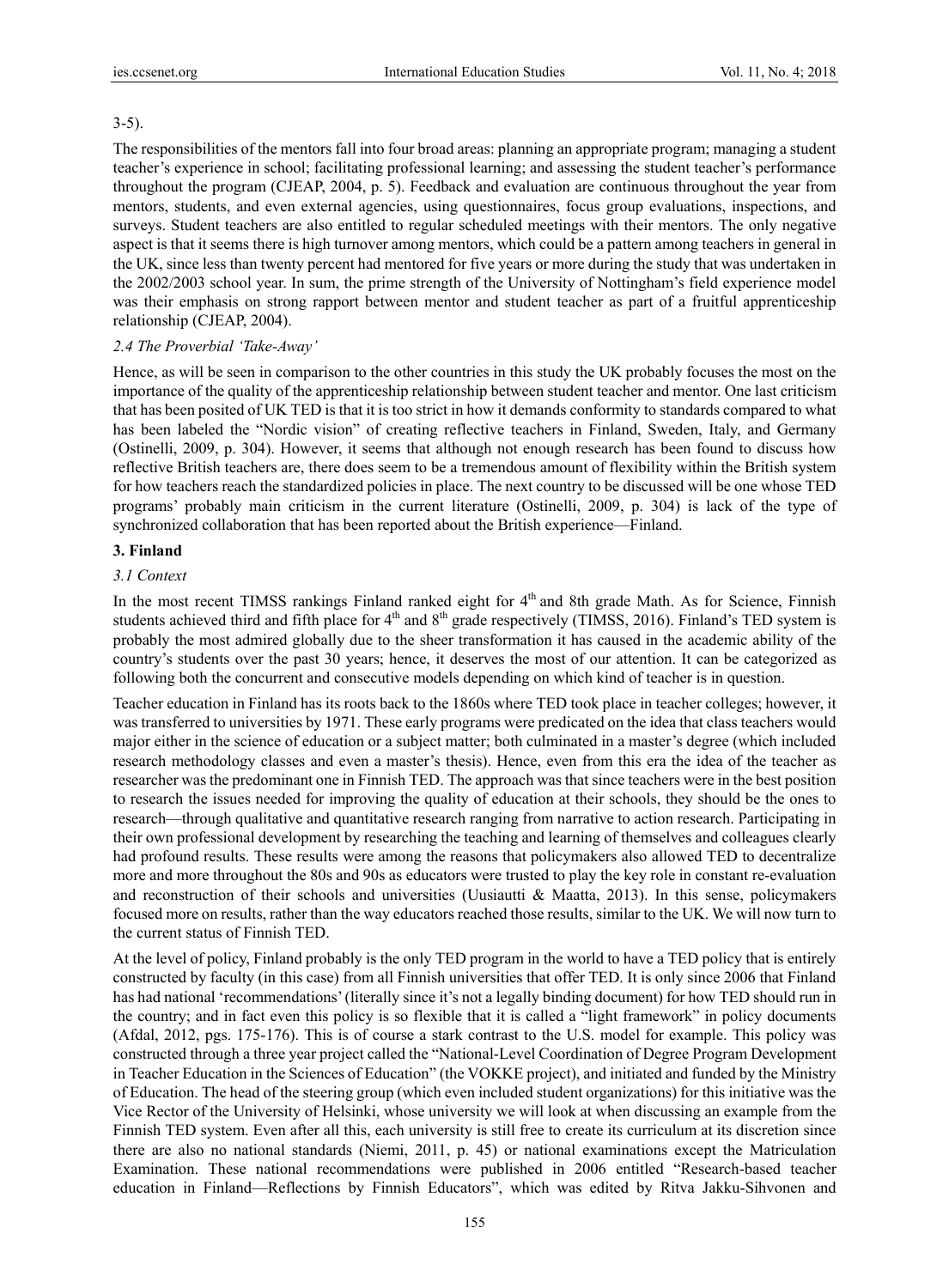Hannele Niemi (two professors, the latter of which is also at the University of Helsinki) (Afdal, 2012).

### *3.2 Finnish TED*

Finland has five categories of teachers: kindergarten; primary school; Subject; special education; and vocational. Kindergarten teachers teach in KG classrooms, and are also licensed to teach pre-school (Preschool education starts at the age of six in Finland and is voluntary and free) (Happo, Maatta, & Uusiautti, 2012). Primary school teachers teach grades one to six; they normally teach one grade, but several subjects. Subject teachers teach one to three subjects either in the 'basic' mandatory grade levels of schools (which are  $1-9<sup>th</sup>$  grade) or the general upper secondary schools that come after this; they can also teach vocational schools. Special education teachers teach the relevant student body in primary schools or upper grades of basic school. Vocational education teachers teach in upper secondary vocational schools; they must have at least three years of work experience in their own teaching field before they can enter a vocational teacher preparation program. We will focus on primary and subject teachers since they fall under the definition of 'primary' in this study and are about 2/3 of all TED students in Finland (Sahlberg, 2012, pp. 3-4).

Teaching is a highly prized profession in Finland. Only one in ten primary TED applications are accepted for training (Darling-Hammond and Lieberman, 2012, p. 157). The selection of primary school TED candidates has two phases; in the first phase students take a national entrance exam revolving around education-related articles; then depending on exam scores, upper secondary school diplomas, and other extracurricular considerations, some are invited for interviews to assess their understanding of curricular issues and personality. It should be noted that even the typical upper secondary graduate in Finland is not very typical; students are required to complete 17 required subjects including physics, chemistry, philosophy, and at least two foreign languages—a feat that would seem semi-alien in the UK. Students accepted to primary school TED programs in Finland have achieved higher than average grades in these subjects (Sahlberg, 2012, p. 5, pp. 8-11).

The Finnish TED program is a two level degree program—roughly three years for a bachelor's degree and two years for a master's degree (Niemi, 2011, p. 44). The amount of credit hours is based on the Bologna concept of ECTS (European Credit Transfer and Accumulation System), which envisions one ECTS credit representing about 25-30 working hours, and 60 credits equaling a typical academic year in European tertiary education. The Bachelor's degree is 180 ECTS credits, and the Master's degree is 120 ECTS credits. Further reference to 'credits' in Finland will be according to this system. Students need a Master's degree to teach as a primary (the equivalent of what is often called elementary in the U.S.) or subject level teacher (which can teach from  $1<sup>st</sup>$  to  $12<sup>th</sup>$  grade), but nothing else in terms of certifications or accreditations from outside their universities. Both types of teachers take academic coursework simultaneously with their field experiences; the main difference is that primary teachers' curriculum is centered more on courses in educational disciplines (i.e.: teaching theories, subject methods courses, educational psychology, etc.), while subject teachers' curriculum is more focused on advanced knowledge of the subjects they specialize in. However, this does not mean that subject level teachers don't take pedagogical courses (Niemi, 2011, p. 45; Sahlberg, 2012, pgs. 5, 8-11).

## *3.3 A Finnish Case Study*

For example at the University of Helsinki as of 2011, subject teachers at the Bachelor's level during their first year took pedagogical courses like: developmental psychology and learning (4 credits); special education (4 credits); introduction to subject didactics (10 credits); and basic teaching practice in Teacher Training School (7 credits). At the Master's level, students took courses like: Social, historical and philosophical foundations of education (5 credits); Evaluation and development of teaching (7 credits); Advanced teaching practice in Teacher Training School or Field school (5 credits); Research seminar (Teacher as a researcher) (4 credits); and Final teaching practice in Teacher Training School or Field School (8 credits) (see Appendix A from Sahlberg, 2012, p. 11).

An overall breakdown of the pedagogical studies courses for  $3<sup>rd</sup>$  year subject teachers is: introductory studies to teaching (2 credits); philosophical and historical bases of teaching and learning (9 credits); theoretical and practical bases of subject didactics (15 credits); research methodology and research on subject didactics (7 credits); and the social basis of education (2 credits), totaling 35 credits (Appendix B from Ostinelli, 2009, p. 303). Hence, pedagogical courses are not just for primary level teachers in Finland, particularly subject specific ones, aside from the fact that field experiences count towards their overall credit objectives.

## *3.4 A Bird's Eye View of Finnish TED*

An important point about the Finnish TED framework is that primary level students essentially do a bachelor's degree in Education, then a Master's in education. However, subject teachers can do a Bachelor's degree in the subject of specialization, then do one year with all their pedagogical studies taken separately; or they can take their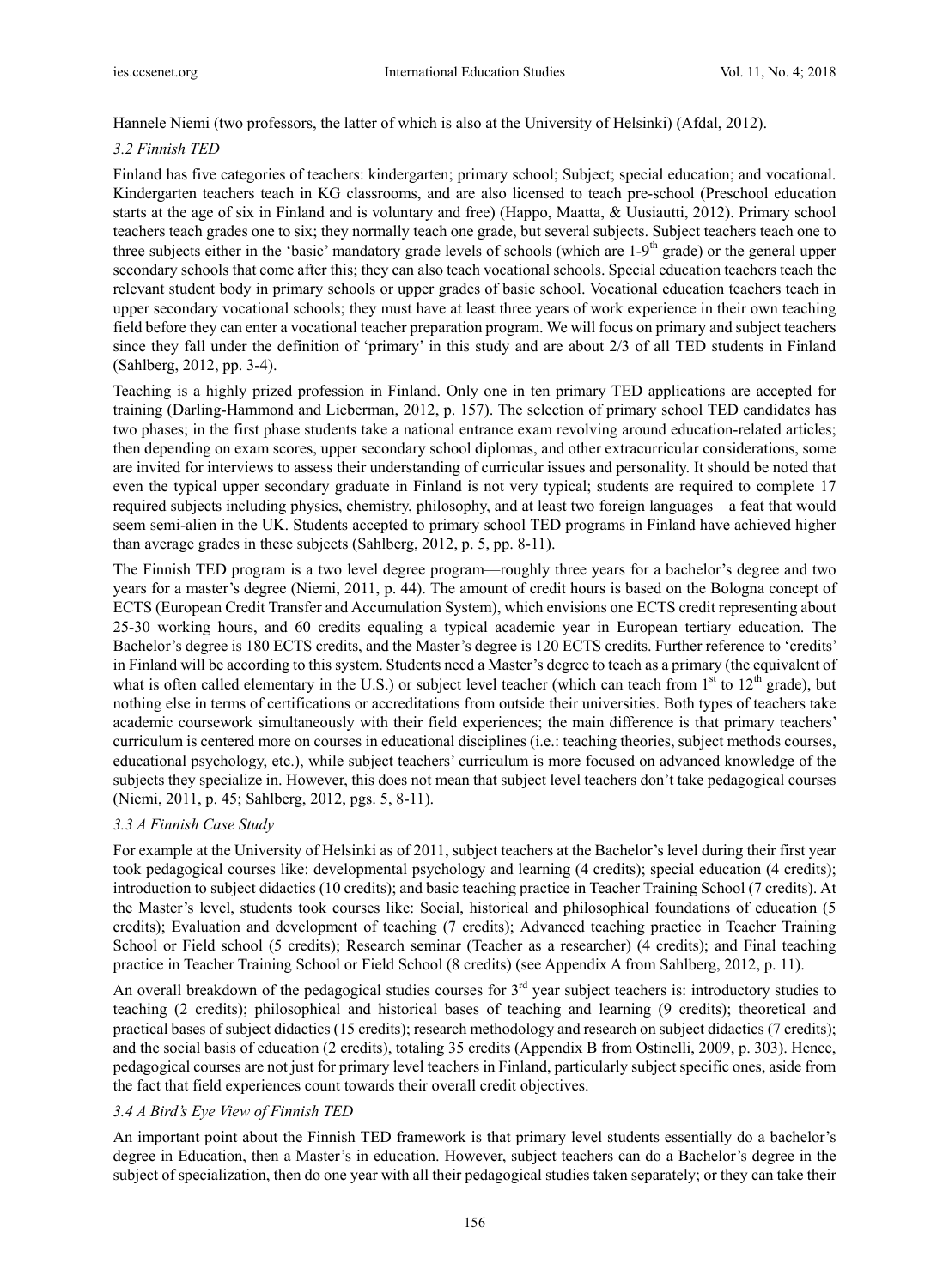subject and pedagogical studies concurrently throughout their Bachelor's and Master's degrees. Also, Even though a primary level and subject teachers' majors are educational studies and various subjects respectively, they are still required to minor in the other aspect that they're not majoring in (i.e.: a primary level teacher would have to minor in a combination of the basics of different school subjects and specialize in one or two of them and vice versa for a subject teacher (Appendix B from Ostinelli, 2009, p. 302; Sahlberg, 2012, p. 11). Recently, the top U.S. TED programs have also started requiring students to specialize in a subject as their major, and have a minor or credential in education, during their four year concurrent programs; a forthcoming article (Sabrin, in press) will explore whether the U.S. is adopting any of the TED practices that seem to be achieving such high results on TIMSS in other countries. This is pertinent as Saudi Arabia is currently undergoing many educational transformations based upon the U.S. model of TED. Nonetheless, as for Finland, the interdisciplinary nature of Finnish TED can be seen at the University of Oulu for example where three of the six main faculties participate in the TED program: Science; Humanities; and Education, excluding only the faculties of Technology, Economics, and Medicine (Sahlberg, 2012, p. 12).

2/3 of field experiences as part of Finnish TED primarily take place at special Teacher Training Schools governed by universities, which are similar to regular public schools—although some experiences take place among the students themselves in seminars. The other 1/3 of field experiences take place in regular public schools, but potential mentors must prove their competency to work with student teachers For primary school teachers, the percentage of time of the TED program in the field is about 15% (roughly 40 credits), and for subject level teachers it is about 33% (Sahlberg, 2012, pp. 12-13).

As for what might be called induction, in-service, or professional development, this is the area where Finnish TED is somewhat more haphazard as it is not as systematic or uniform as the rest of the system and highly differs from area to area. For example, in 2007 1/3 of the Finnish teacher population did not participate in any professional development that year (Kumpulainen in Sahlberg, 2012, p. 14). While one can admit that this is an opportunity for improvement in Finnish TED, one must also admit that the typical graduate is probably far more prepared for the field than the average teacher globally.

# *3.5 The Proverbial 'Take-Away'*

At the end of the aforementioned, Finnish teachers are not only reflective practitioners, but professionals to the extent that they only need be at the school when they have classes to teach or other duties, which may be why the typical middle school teacher in Finland teaches on average 600 hours annually, about four 45 minute lessons daily (400 hours less than the OECD average of 1000 hours) (OECD in Sahlberg, 2012, p. 17). It seems acknowledged in the Finnish system that quality education requires numerous duties outside of the classroom, from helping students to lesson planning. We will now turn our attention to Germany.

## **4. Germany**

## *4.1 Context*

Germany is the last country for this study, but has not reached the top ten in TIMSS since the 1990S; there also has been very limited research found given the parameters of this study. Hence, the discussion of its TED will be noticeably more concise. Germany could be said to have a consecutive system for primary and secondary teachers; however, during both the B.A. and M.S. portions of their program the curriculum is concurrent (academic subjects and 'educational' courses). Hence, in actuality it is the only country in Europe to have what would better be classified as a hybrid system (Ingvarson, 2013, p. 24).

Germany is divided into 16 'lands' (the rough equivalent of a U.S. state), and each land is responsible for its own TED within the parameters of the national framework. One land's academic degrees are not necessarily accepted in others. We'll provide a sketch of the educational system before delving deeper.

## *4.2 German TED*

The Grundschule (primary school)—is grades 1-4 in 14/16 federal states, and grades 1-6 in the other two states. As for what could be called secondary school, there are four very different options. The first is the Hauptschule—the least academic and most practical type of lower secondary education, after which students either work and attend vocational training (part-time) simultaneously, or attend the latter full-time. The second option is the Realschule—a more selective version of secondary for grades 5-10, 27 percent of eighth graders attend this form. These schools are typical for lower white-collar positions and technical occupations. The third option is the Gymnasium; this is an elite form of secondary—33 percent of eight graders preparing for the Abitur (the university entrance exam) are at these schools. The last option is the Gesamtschule—this is a comprehensive school with various programs from other schools; this has only about 9 percent of eight graders enrolled in recent statistics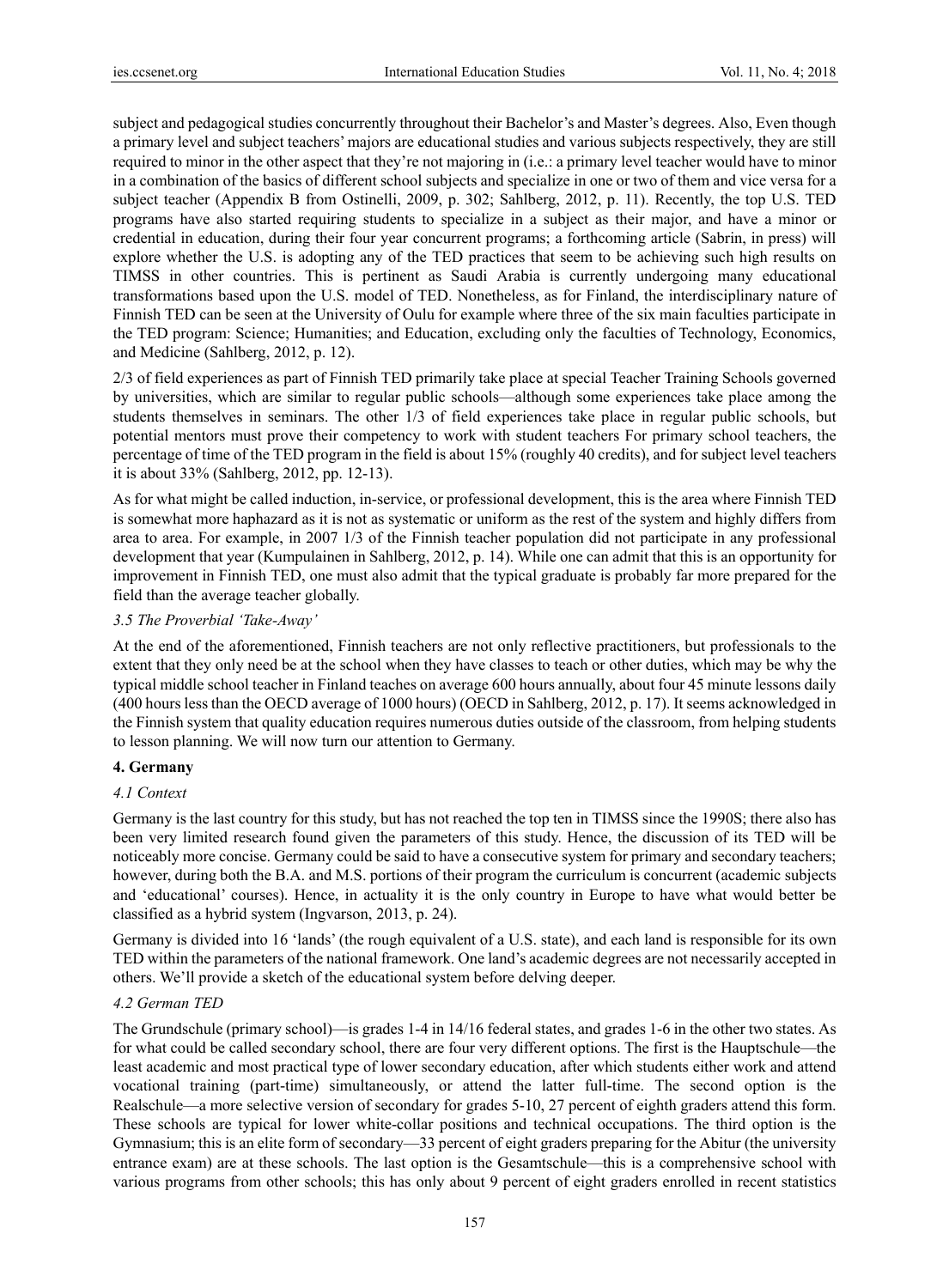### (Ingvarson, 2013, p. 50).

There are five types of TED programs generally speaking. The first type is for teachers of grades one to four without math as a teaching subject (type 1b). This program is essentially 3.5 years for the bachelor's portion, and two years for the Master's portion of the TED program. Future teachers in Germany must finish a Master's to teach. Such teachers are classified as Generalists. The second type of TED program is type 2A. A teacher becomes a specialist in two subjects licensed to teach grades 1-10 with math as a teaching subject. The duration of the program in total is 5.5 years and the teacher must take the primary and secondary exams to graduate. The third type of TED program in Germany is the type 2b, which is also 5.5 years total, licensed to teach grades 1-10 without math as a subject, is a generalist, and takes only the primary examination to graduate. The fourth type of TED program in Germany is the type 3, which is 5.5 years total, licensed to teach grades 5-10 with math as a subject, is a specialist in two subjects, and takes only the secondary examination to graduate. The fifth type of TED program is the type 4, which is 6.5 years long; graduates are certified to teach grades 5-13 with math as a subject, specialize in two subjects, and only take the secondary examination to graduate. There are 74 universities providing TED at the moment (Ingvarson, 2013, p. 26, p. 50).

After graduation with the Abitur ('school leaving certificate'), future teachers enroll in a university where they can choose between two disciplines (for secondary school), or three disciplines (for primary school), aside from their education courses (i.e.: pedagogy, psychology, etc.). They study for seven and nine semesters for primary and secondary school 'certification' respectively; two to three years of this time is apprenticeship experience. At the end of this first phase of the TED program they take their state examinations; this exam consists of several written and oral examinations related to the subjects' studies, and a long essay. This first phase is about 42 months for primary and 54 months for secondary future teachers including breaks and vacations (since students also get assignments during breaks). Germany is also one of the rare countries among the OECD countries, but not rare among the top five TIMSS countries for example like Singapore, to enforce even primary teachers to specialize in academic subjects like math and science (Ingvarson, 2013, p. 31, p. 51; Ostinelli, 2009, pp. 295-296).

The second phase of German TED is in institutions outside the university (guided by experienced teachers) where student teachers teach independently and are even paid. These institutions are called Studienseminare and this phase lasts 18-24 months. Aside from the field experiences, students continue to take regular coursework in subject-specific pedagogy and general pedagogy organized by their Studienseminar (Ingvarson, 2013, pp. 50-51; Maandag et al., 2007, p. 156; Ostinelli, 2009, pp. 295-296).

Lastly, students take a second state exam (more practical than the first), which consists of teaching and being assessed by a board of examiners, an essay, and sometimes oral exams (Ingvarson, 2013, p. 51). At this point students are eligible for teaching positions according to their exam scores. After three years of professional practice, teachers are evaluated once again and appointed pending their evaluation results. The main criticism of the German TED system is that there is no organized relationship between the disciplinary courses and educational courses, fieldwork, and later workshops at the 'Centers of teacher education', which particularly affects any benefit to later in-service education of any sort; also, the exams are seen to merely reward short term memory. Such coordination is important because fieldwork for example is about 2/3 of the TED program (Maandag et al., 2007, p. 156; Ostinelli, 2009, pp. 295-296). Germany has the highest reported days of obligatory teaching practicum in OECD countries with available data at 282+ days (OECD, 2014, p. 502). However, lack of coordination between these various components has been reported as a key criticism in other studies relating to not only Germany, but Turkey, and Denmark as well (Yelken, 2009). German TED's collaboration model would be closest to the work placement model in the spectrum discussed above (Maandag, 2007, p. 157).

Nonetheless Germany is one of the few places where empirical evidence has been found on the importance of education courses in acquiring 'professional vision', essentially conceptual knowledge that allows teachers to analyze classroom situations, predict their outcomes and effects, and consequently how to react—particularly courses that utilize case-based learning, self-reflection exercises, and videos of classroom teaching (Sturmer, Konings, & Seidel, 2013). Their career-ladder is also based on merit and not mere seniority, something worthy of imitation. Also, schools are starting to have a much bigger say in choosing who gets appointed to their schools, to the extent that one could say that the states of former East Germany could be considered position-based careers and not career-based (Ingvarson, 2013, p. 93, p. 118). We'll finish with one case study of the curriculum breakdown of a German TED program.

## *4.3 A Case Study*

At the University of Berlin (Teacher Training, 2016), the first part of TED is a three-year combined bachelor's degree. At the end of this, students are awarded the Bachelor of Arts or Bachelor of Science degree. A two-year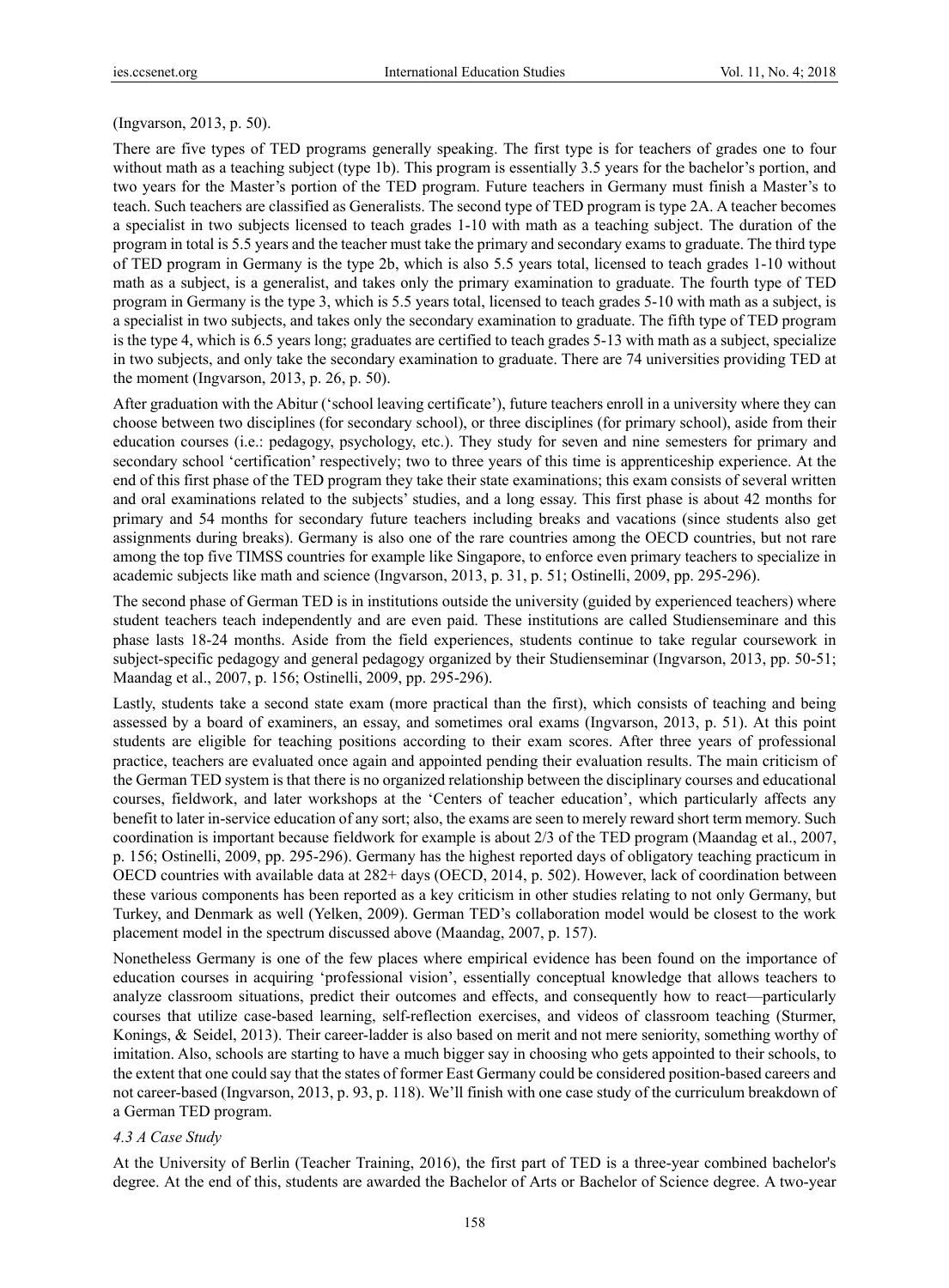teacher training focused master's degree follows this. The Master of Education enables candidates to apply for induction service as trainee teachers (in German: Referendariat). The induction service ends with a state examination. Upon passing this final examination teachers can teach at public or private schools. Here is the breakdown of the coursework.

Credit points (CP) are awarded in compliance with the European Credit Transfer System (ECTS). One credit point (LP) equals a workload of 25 to maximum of 30 hours for preparation and review as well as for attending classes. Students take 42 LP in each subject (three subjects required), and then specialize in one for an extra 10 LP. Then there's a complementary course of 10 LP, 8 LP for pedagogy, and 16 LP for special education topics. The thesis is 10 LP, which totals 180 for the Bachelor's program (unless the student gets the extra certification for special education which requires additional coursework). The resulting *Teaching certificate is for grades 1-6.* The bachelor's program is called "education in primary schools", the subsequent Master's program is called "teaching at primary schools".

The Master's program is 120 LP. The same subjects specialized in during the bachelor's must be the same ones continued for the Master's. No information was found on the breakdown of the credit hours for it.

### **5. Conclusion**

# *5.1 A Comparative Look*

Coming full circle, we have seen that the UK is probably the second strongest in teacher education, as measured by TIMSS, among the four European territories analyzed. It comes after Finland in ranking generally speaking. We saw that it is similar to Germany geopolitically given its division into different systems for each country, as Germany does with each of its 16 'lands'. Despite its diverse nature, the common denominator in the U.K. is that at least in the case of England and Wales results are achieved. Unfortunately, it seems that North Ireland and Scotland have yet to join the rest of the U.K.'s success. England's teachers are position-based, and their university-school collaboration was somewhere between a coordinator/partner model on the Buitink and Wouda scale. We have also seen that as England transitioned from the Council for Accreditation of Teacher Education to the Teacher Training Agency, emphasis became more focused on increasing aptitude in academic content knowledge and strengthening the apprenticeship approach of TED. This trend led to better results on standardized examinations such as TIMSS over the years. It was also seen that the unifying focus of English TED was on the field experience and that this was even enforced by law, despite the overall trend for other aspects of English TED to be a sundry conglomerate of approaches. We even saw how despite the fact that Finland performs better than the U.K. in TIMSS, a clear highlight of the latter's TED that the former could benefit from is the synchronized collaboration between what occurs in the classroom with what occurs in field experiences. Nonetheless, one area of research we are not yet sure of is the extent of reflectivity among U.K. teachers, and this is one of the main areas of strength with Finnish TED: the production of reflective researchers as teachers.

Similar to the U.K., Finland was also found to practice a decentralized form of TED, focusing merely on uniform results and not pathways to get them. Similar to the U.K., Finland also offers concurrent as well as consecutive options for reaching teacher accreditation. One area where Finland touts a profound idiosyncrasy however, compared to our other European states in question is its extremely interdisciplinary coursework as has been described. The main weaknesses of Finnish TED nonetheless, have been found to be the lack of synchronization between professional development (field experiences) and the in-class university coursework, as well as non-uniform induction practices that differ from area to area. Finland's field experiences are mostly at university based, and not regular public, schools, and teachers participate in a career-based position.

Lastly, Germany was found to be the weakest of our competitors in the nature of its TED programs, and more importantly its outcomes. Similar to the U.K.'s geopolitical situation, Germany is divided into 16 'lands', where each land's certification is usually not accepted in others. A clear highlight of Germany's TED programs was found to be its unique utilization of a 'hybrid' consecutive and concurrent TED design. Similar to Finland in length, Germany requires 5.5-6.5 years of study post 'high-school', even for primary teachers. This is different from the more lax system in England, particularly for the primary level. Finland and Germany also emphasize academic content knowledge and pedagogical knowledge over general pedagogical knowledge, and are much more interdisciplinary and rigorous than England. Furthermore, Germany also breeds reflective teachers with a professional 'vision' similar to Finland's focus, albeit somewhat less in rigor. Germany's main criticism was similar to Finland in lack of pedagogical coordination between in-class academic work and field experiences; however, induction practices seemed to be well established. East Germany inclined towards a position based framework for teachers, and West Germany towards a more career-based one.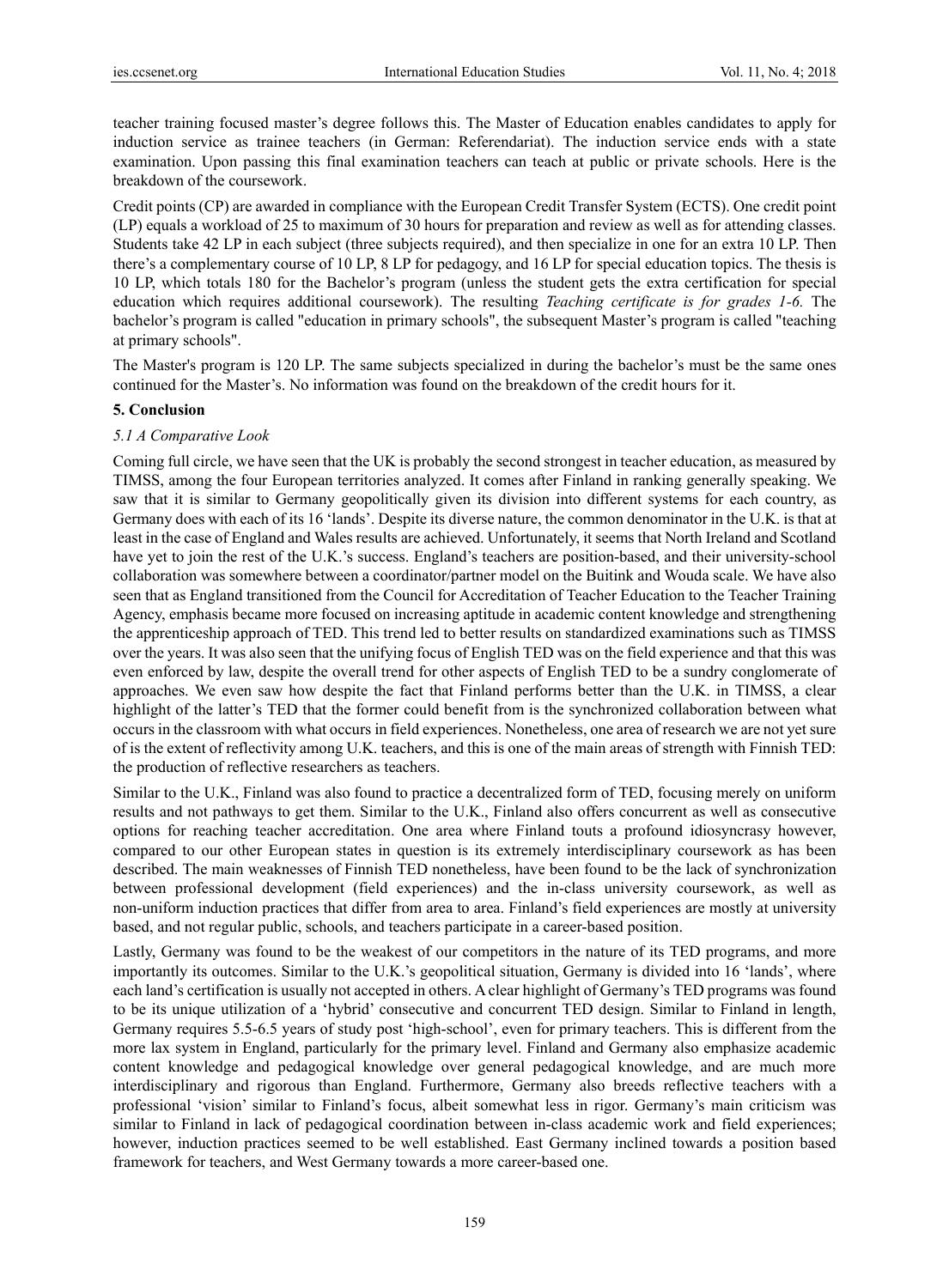### *5.2 The Proverbial 'Take-Away'*

We can say after looking at the TED systems of the aforementioned countries that it seems the top performing European TIMSS countries usually have the following in common in their TED programs: they attract the top academic achievers into their programs; they have strict filters for admission even aside from general academic achievement; they provide very intensive TED experiences to their students focusing on practical and diverse field experiences that allow hands-on application of knowledge learned in coursework simultaneously; they enforce students to major in at least one academic subject and place more emphasis on academic subject expertise than pedagogy; they have challenging criteria (including exams and portfolios) for graduation from the program; there are national accreditation institutes for unifying standards; their sponsor countries enforce various types of induction and professional development once in the field; and lastly these countries offer salaries competitive with other professions that require the same amount of years and training such as engineering and medicine.

On this last point, a recent study regarding the top performing countries on PISA, it was found that the top European countries recruit their future teachers from the top third of each cohort: top 10 percent in Finland; and the top 30 percent in Germany (Ingvarson, 2013, p. 156, p. 169). Such countries can probably afford to do so since their centralized career-based system, unlike lower performing countries such as the U.S., only allow into (and pay for) teacher training the amount and type of students who will almost indefinitely be career teachers. Since Saudi Arabia's educational system is also career-based, it seems higher selection criteria could also be encouraged in Saudi Arabia and be worth the investment to attract and keep the most qualified teacher candidates. Nonetheless, since Saudi Arabia has also just initiated 'Vision 2030', a sort of privatization schema for the entire economy, Finland's vision of teachers as reflective researchers, could also become more and more appropriate as this program develops.

While it is quite easy to become complicit in intellectual colonization through the copy and paste of intellectual structures utilized in global imperial powers' TED programs (Kerr, 2014; Sabrin, 2013), it seems the aforementioned ideas, if adopted in a culturally relevant fashion, would be of tremendous benefit to the Kingdom of Saudi Arabia. In conclusion, it seems, as Goodwin (2012 in Darling-Hammond, 2012) and Ingvarson, Meiers, and Beavis (2005 in WKP 2010) have argued, that the overall structures of TED programs by themselves (consecutive vs. concurrent, etc.) are not as important as some of the more micro level issues raised in this conclusion. This study particularly highlighted the importance of the rigor and quality of coursework, the nature of field experiences, and the role of the teacher in society. Directions for further research should also include a data set equivalent to that of TEDS-M for science, as no doubt math and science are the two legs of any successful TED system in the modern age. Also, it seems that since some Asian countries are performing noticeably better on TIMSS than European ones, an exploration of their TED systems is pertinent.

#### **References**

- Afdal, H. W. (2012). Policy making processes with respect to teacher education in Finland and Norway. *Higher Education, 65*, 167-180.
- Canadian Journal of Educational Administration and Policy (CJEAP). (2004). The impact of quality assurance on mentor training in initial teacher education partnerships: A UK perspective. *Canadian Journal of Educational Administration and Policy, 32*.
- Darling-Hammond, L. (2012). Teacher preparation and development in the United States: A changing policy landscape. In L. Darling-Hammond, & A. Lieberman (Eds.), *Teacher education around the world: Changing policies and practices* (pp. 130-150). New York: Routledge.
- Darling-Hammond, L., & Lieberman, A. (2012). Teacher education around the world: What can we learn from international practice. In L. Darling-Hammond, & A. Lieberman (Eds.), *Teacher education around the world: Changing policies and practices* (pp. 151-169). New York: Routledge.
- Darling-Hammond, L., Holtzman, D. J., Gatlin, S. J., & Heilig, J. V. (2005). Does teacher preparation matter? Evidence about teacher certification, teach for America, and teacher effectiveness. *Education Policy Analysis Archives, 13*(42). https://doi.org/10.14507/epaa.v13n42.2005
- Goodwin, L. (2012). Quality teachers: Singapore style. In L. Darling-Hammond, & A. Lieberman (Eds.), *Teacher education around the world: Changing policies and practices* (pp. 22-43). New York: Routledge.
- Happo, I., Maatta, K., & Uusiautti, S. (2012). How do early childhood education teachers perceive their expertise? A qualitative study of child care providers in Lapland, Finland. *Early Childhood Education, 41*, 273-281.
- Ingvarson, L., Schwille, J., Tatto, M.T., Rowley, G., Peck, R., & Senk, S.L. (2013). *An analysis of teacher*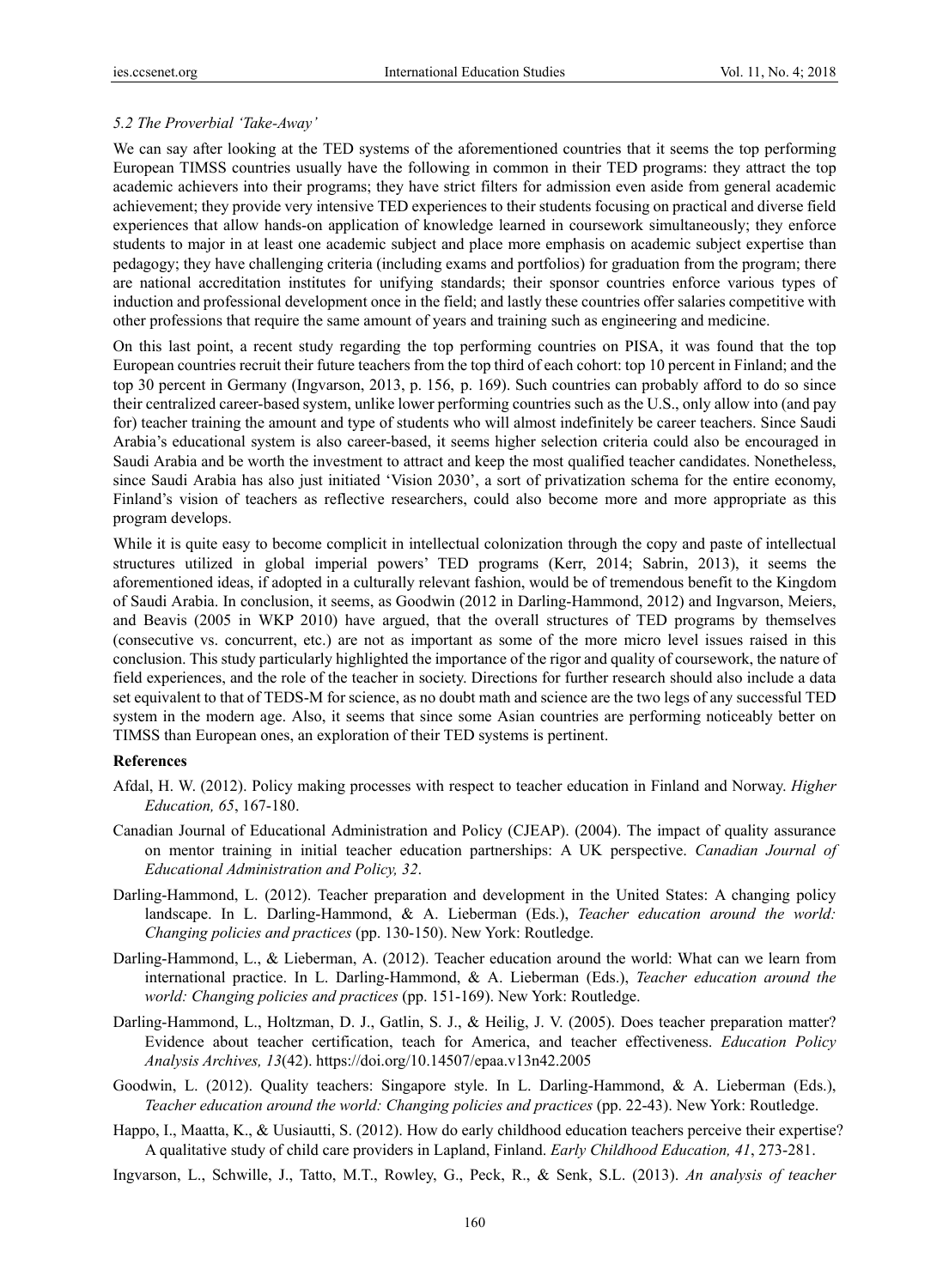*education context, structure, and quality-assurance arrangements in TEDS-M countries: Findings from the IEA teacher education and development study in mathematics (TEDS-M)*. Retrieved from http://www.iea.nl/fileadmin/user\_upload/Publications/Electronic\_versions/TEDS-M\_Findings.pdf

- Kerr, J. (2014). Western epistemic dominance and colonial structures: Considerations for thought and practice in programs of teacher education. *Decolonization: Indigeneity, Education & Society, 3*(2), 83-104.
- Maandag, D. W., Deinum, F. F., Hofman, W. H. A., & Buitink, J. (2007). Teacher education in schools: an international comparison. *European Journal of Teacher Education, 30*(2), 151-173. https://doi.org/10.1080/02619760701275552
- Macbeath, J. (2012). Teacher training, education or learning by doing in the UK. In L. Darling-Hammond, & A. Lieberman (Eds.), *Teacher education around the world: Changing policies and practices* (pp. 66-80). New York: Routledge.
- Niemi, H. (2011). Educating student teachers to become high quality professionals—a Finnish case. *CEPS Journal, 1*(1).
- OECD. (2014). *Indicator D6: What does it take to become a teacher?* In Education at a Glance 2014: OECD Indicators, OECD Publishing.
- Ostinelli, G. (2009). Teacher education in Italy, Germany, England, Sweden and Finland. *European Journal of Education, 44*(2). https://doi.org/10.1111/j.1465-3435.2009.01383.x
- Sabrin, M. (2013). *Exploring the Intellectual Foundations of Egyptian National Education* (Doctoral dissertation, The University of Georgia).
- Sabrin, M. (2018) (forthcoming). Weighing the costs and benefits of attending the top three U.S. elementary teacher education programs: A comparative look at educational practices. *International Journal for Educational Studies*.
- Sahlberg, P. (2012). The most wanted: Teachers and teacher education in Finland. In L. Darling-Hammond, & A. Lieberman (Eds.), *Teacher education around the world: Changing policies and practices* (pp. 1-21). New York: Routledge.
- Sturmer, K., Konings, K. D., & Seidel, T. (2013). Declarative knowledge and professional vision in teacher education: Effect of courses in teaching and learning. *British Journal of Educational Psychology, 83*, 467-483. https://doi.org/10.1111/j.2044-8279.2012.02075.x
- Training. Training. (2016). Retrieved from Fractional Control of the Retrieved from Training. https://www.hu-berlin.de/en/institutions/scientific-institutions/central-institutes/pse/teacher-training

TIMSS. (2016). Retrieved from http://timssandpirls.bc.edu/

- Uusiautti, S., & Maatta, K. (2013). Significant trends in the development of Finnish Teacher Education programs (1860-2010). *Education Policy analysis Archives, 21*(59). https://doi.org/10.14507/epaa.v21n59.2013
- Yelken, T., (2009). An evaluation of the teacher development program standards by European teacher candidates from Turkey, Germany, and Denmark. *Education Sciences: Theory and Practice*.

### **Note**

Note 1. However, this is not without its costs; paying schools for their contributions to field experiences when a program is primarily field experiences such as the UK can be catastrophically expensive. This is aside from the fact that recent research shows that the key is developing a balanced between autonomy and support in field experiences, and not just the mere quantity (Konig & Blomeke, 2014).